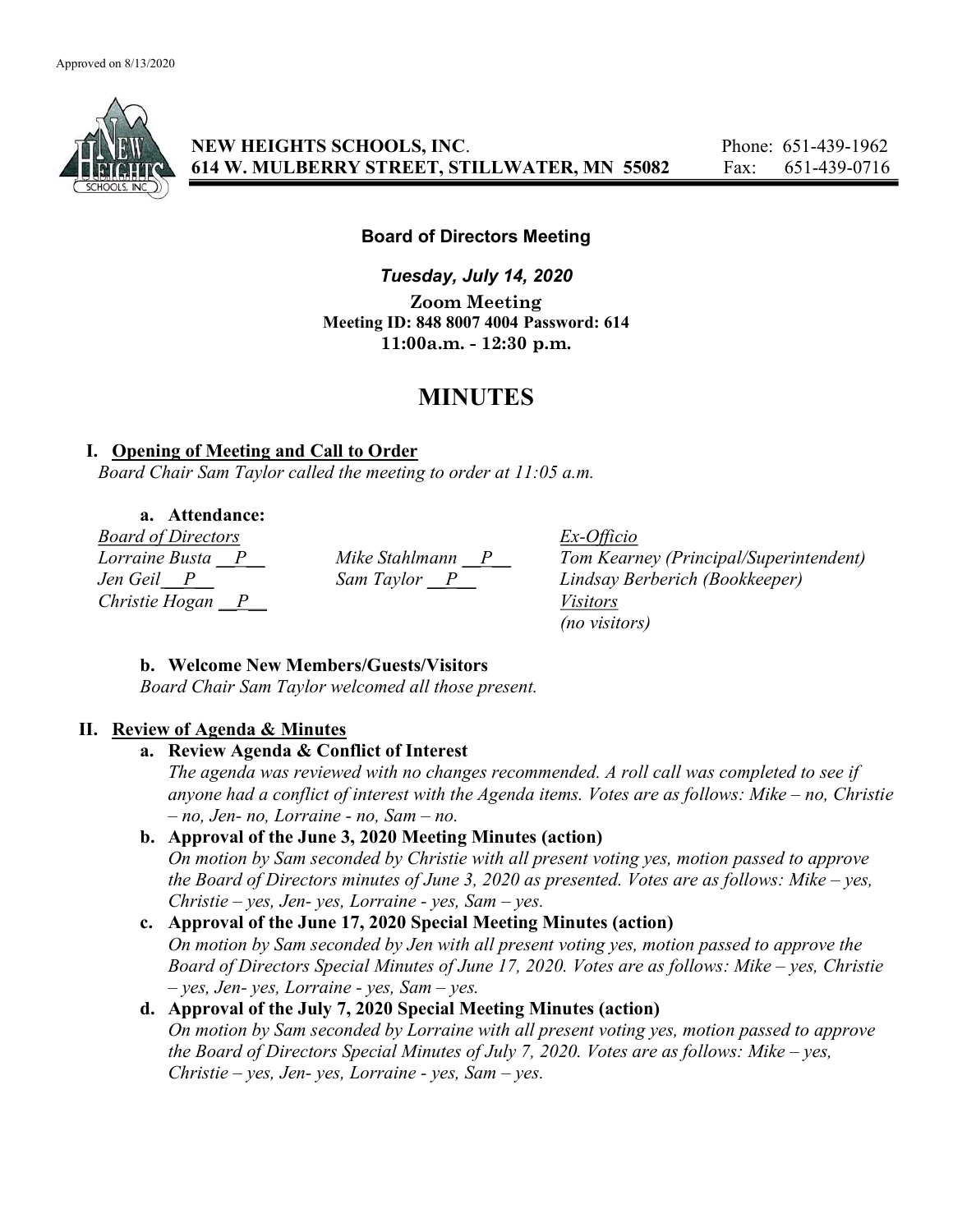# III. Financial Report

## a. Financial Review (Action)

Lindsay presented and answered questions on the *June 2020 Check Register report (available on* common drive). She also stated that we are now in the middle of our annual audit.

On motion by Lorraine seconded by Christie with all present voting yes, motion passed to approve the Check Register as presented and corrected. Votes are as follows: Mike – yes,  $Christie - yes, Jen- yes, Lorraine - yes, Sam - yes.$ 

# IV. Old Business

### a. Appoint Officers

Board Chair Sam Taylor led a discussion on assigning officers at the July meeting. We discussed keeping our current positions as we extended our terms one year anyway.

# b. School Director Evaluation (Sam, Lorraine, Mike)

Sam led a discussion on the School Director Evaluation review. Tom Kearney meets in all categories and they were thankful for another year of service. Sam shared the evaluation with the board which included notes in the category column.

On motion by Sam seconded by Christie with all present voting yes, motion passed to approve the evaluation report submitted by the committee members for Principal Mr. Kearney. Votes are as follows: Mike – yes, Christie – yes, Jen- yes, Lorraine - yes, Sam – yes.

# V. New Business

# a. Meeting Dates & Times

Sam led a discussion on meeting dates and times. We agreed to meet on the third Thursday of each month at 4:00 unless noted.

July 14 (11:00), August 13 (9:30), Sept. 17, Oct. 22, Nov. 19, Dec. 17, Jan. 14, Feb. 11, March 11, April 15, May 13, Annual Meeting: May 27 (4:00), June 17 (9:30).

On motion by Lorraine seconded by Sam with all present voting yes, motion passed to approve the meeting dated and times. Votes are as follows: Mike – yes, Christie – yes, Jen- yes, Lorraine  $-$  yes, Sam  $-$  yes.

### b. Board Goals for 2020-21 (below is 2019-20)

- i. Research and gain the knowledge necessary by May 31. 2020 to create and implement a Fiveyear Strategic Plan.
- ii. To explore niche possibilities within the local community which may redefine and enhance the core academic program for the purpose of increasing enrollment and arrive at a direction by February 2020.
- iii. Investigate the possibility of expanding programing such as E-Learning or a Pre-K program

Sam led a discussion on previous year's goals and presented ideas for next year. Tom talked about goal development (SMART) Specific, Measurable, Attainable, Relevant and Timebound. We discussed:

- Increasing our social media exposure.
- Reach out to families for goals.
- $\bullet$  Pre-K
- Community involvement.
- Build a longer five-year plan.
- Quarterly report for our Authorizer.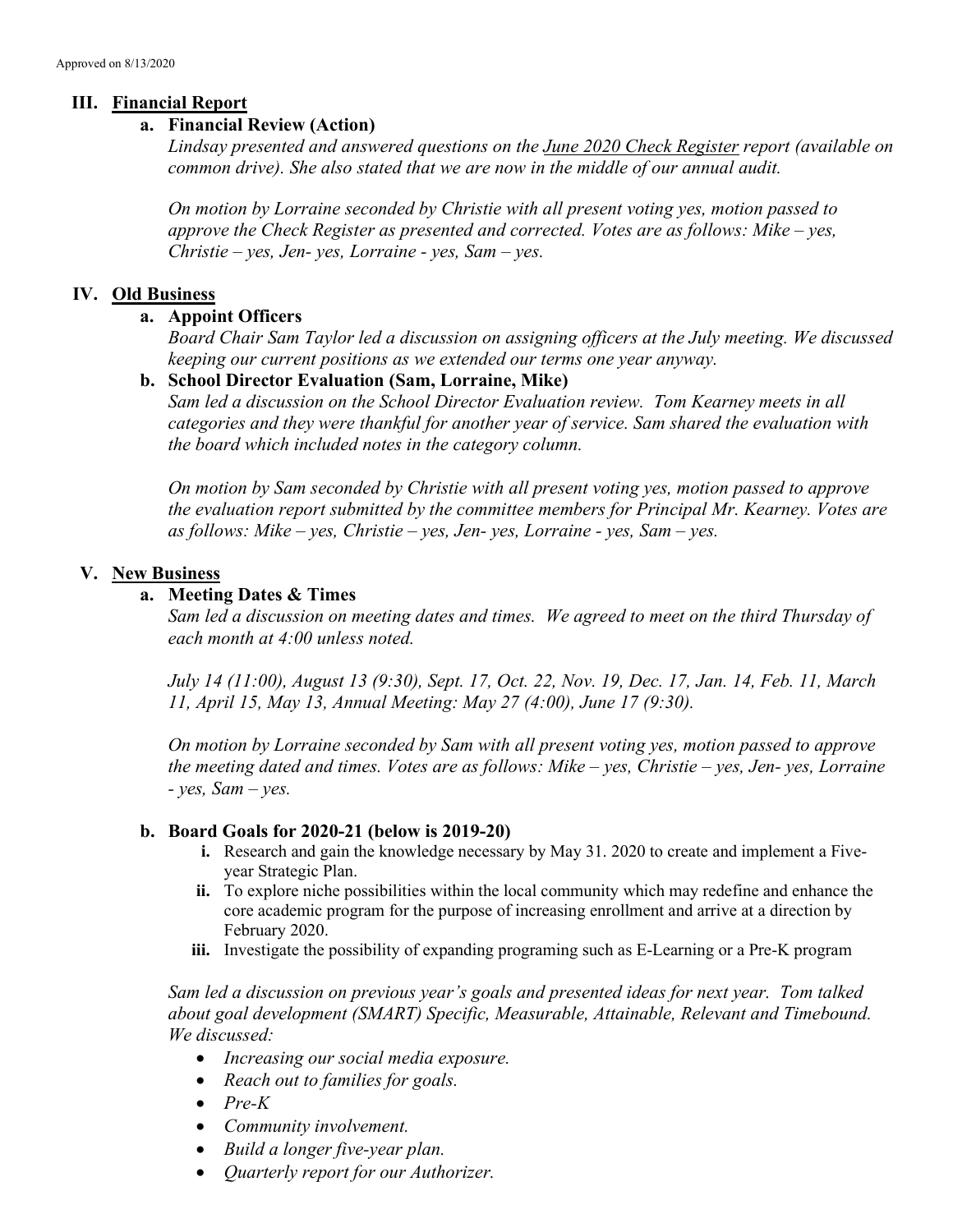- We need to keep our goals in line with the Authorizer.
- To appropriately increase the school's social media presence for the purpose of increasing exposure of the school to having enrolment and community support by June 2021.
- Keeping our goals to around three.
- Jen, Christie and Lindsay agreed to work on presenting goals for next meeting.
- Testing may not be what it has been based on COVID-19. He feels the governor will make his decision this week.
- Establish a goal of creating and adopting a strategic long range (3 or 5 year) plan by June of 2021.
- Establish a goal of monitoring the established goals and benchmarks monthly of the authorizer contract.
- To appropriately increase the school's social level of community engagement for the purpose of increasing exposure of the school to gain enrollment and community support by June 2021.
- Pre-K is a goal and Head Start could be a way to achieve this goal. Christie agreed to look into Head Start as a possibility.
- Closely monitor and assess the schools progress towards meeting the authorizer contract goals and establish corrective action as needed and determine appropriate responses.
- To develop a mechanism to closely monitor and assess the school's progress towards meeting the authorizer contract goals, quarterly and establish and action plan as needed to ensure the schools' progress is on track with the goals.
- To explore and expanded learning options and determine feasibility for school.
- We agreed to have a shared draft Word document circulated by board members for input prior to our next meeting.

# b. Staffing Updates

Tom led a discussion on staffing for the 2019-2020 school year. Tom discussed the hiring of Melody Rich as the Special Education teacher.

On motion by Sam seconded by Jen with all present voting yes, motion passed on the recommendation of our Principal Tom Kearney to approve the hiring of Melody Rich as a Special Education Teacher. Votes are as follows: Mike – yes, Christie – yes, Jen- yes, Lorraine  $yes, Sam-yes.$ 

### c. Graduation Ceremony (June 10, 2020)

Tom discussed the progress of this year's graduation ceremony at our July 7 meeting.

# d. Enrollment Period

Tom discussed the Open Enrollment Period. There is a first-come-first-serve policy for Charter Schools. He is recommending designating February  $1^{st}$  to February  $15^{th}$  as the enrollment period.

On a motion by Lorraine seconded by Christie to designate the open enrollment to be from Feb.  $1^{st}$  to Feb 15<sup>th</sup> with all present voting yes, motion passed to approve the enrollment period. Votes are as follows: Mike – yes, Christie – yes, Jen- yes, Lorraine - yes, Sam – yes.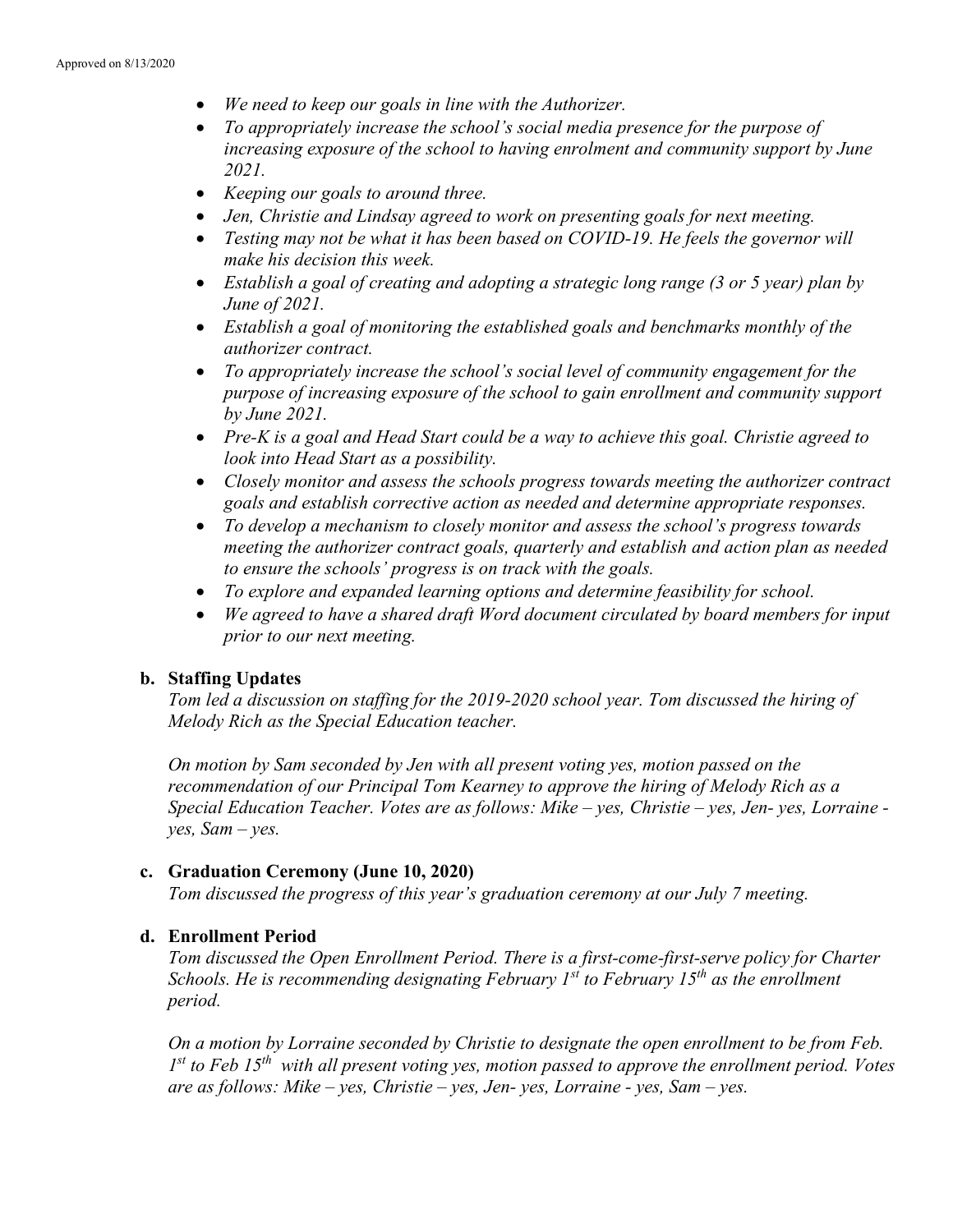### VI. Policy Review (action)

- a. Policy Revisions for Approval
	- i. #616 School District System Accountability (Christie) Christie led a discussion reviewing this document and recommended changes.

On motion by Christie seconded by Lorraine with all present voting yes, motion passed to approve the Policy #616 - School District System Accountability as recommended. Votes are as follows: Mike – yes, Christie – yes, Jen- yes, Lorraine - yes, Sam – yes.

ii. #208 – Development, Adoption, and Implementation of Policies (Lorraine) Lorraine led a discussion reviewing this document and recommended changes.

On motion by Lorraine seconded by Jen with all present voting yes, motion passed to approve the Policy #208 – Development, Adoption, and Implementation of Policies as recommended. Votes are as follows: Mike – yes, Christie – yes, Jen- yes, Lorraine - yes,  $Sam - ves.$ 

- iii. #212 School Board Member Development (Lorraine) Lorraine led a discussion reviewing this document and will make recommendation next meeting.
- iv. #624 Online Learning Options (Lorraine) Lorraine led a discussion reviewing this document and will make recommendation next meeting.
- b. Policies for August
	- i. #506 Student Discipline Lorraine led a discussion on this policy. Jen agreed to review this policy.

### VII. Administrator's Report

Tom Kearney gave a report on the state of the school including the following:

- Building: Tom discussed the summer building improvements. The cafeteria has been painted, the elevator repaired, and relays replaced in the ceiling. The Fire Marshall will be visiting the building this week and he doesn't anticipate any infractions.
- COVID-19: Tom discussed the possibility of distance learning for this coming school year. He continues weekly administrator meeting, and no one seems to know what to expect until the Governor makes his decision this week. We can choose to be stricter to what the Governor tells us as long as we meet the CDC guidelines. Tom will be meeting with other non-district schools to discuss the District 834 bussing schedule.
- Student Statistics: We currently have 95 students enrolled with a budget of 106. He is anticipating more students enrolling before the school year starts.

### VIII. Receive Donations

On behalf of the NHS School Board President Sam Taylor thanked the following contributors: • \$820.47 Busta Family

IX. Other (not to exceed 5 minutes) (nothing additional discussed)